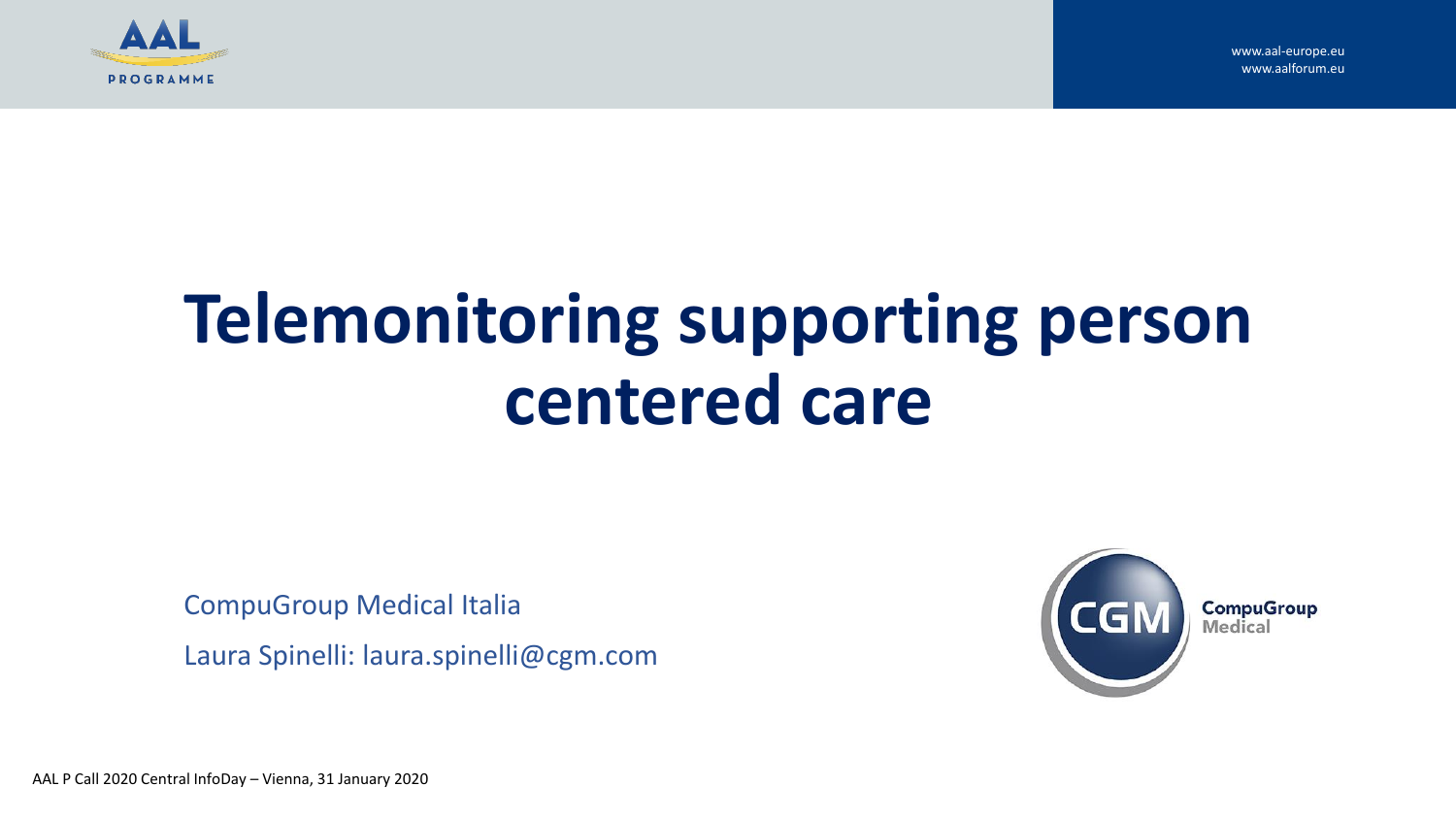

# Who We Are

**CompuGroup Medical AG** is a the multinational company, head office in Germany, world leader in e-health. It provides solutions for more than 1 million health professional worldwide in primary care physicians, pharmacies, hospitals, social care, dentists and medical specialists field as well as for public organizations and patients. Additionally we have more than 20 years experience developing solutions and services in telemedicine and telemonitoring field.

The new **Social Care End-user business** unit is focused on developing solutions for social and home care sector with a special focus on patients' needs. Our mission is to leverage technology to support continuity of care and improve seniors' quality of life.

We are a multidisciplinary team covering different aspects (design, medical device technology, biomedical engineering, finance) with more than 10 years experience each in healthcare field.

Our **working method** is to play the role of facilitators and technology providers, within the context of a multisectoral approach, leveraging Human Centred Design and Value Based Healthcare. We can support in mapping current Care Plans with the Healthcare Care provider partner; involve seniors, caregivers and End Users organizations in research and cocreation activities across the whole project; co-create the solution and test it with users.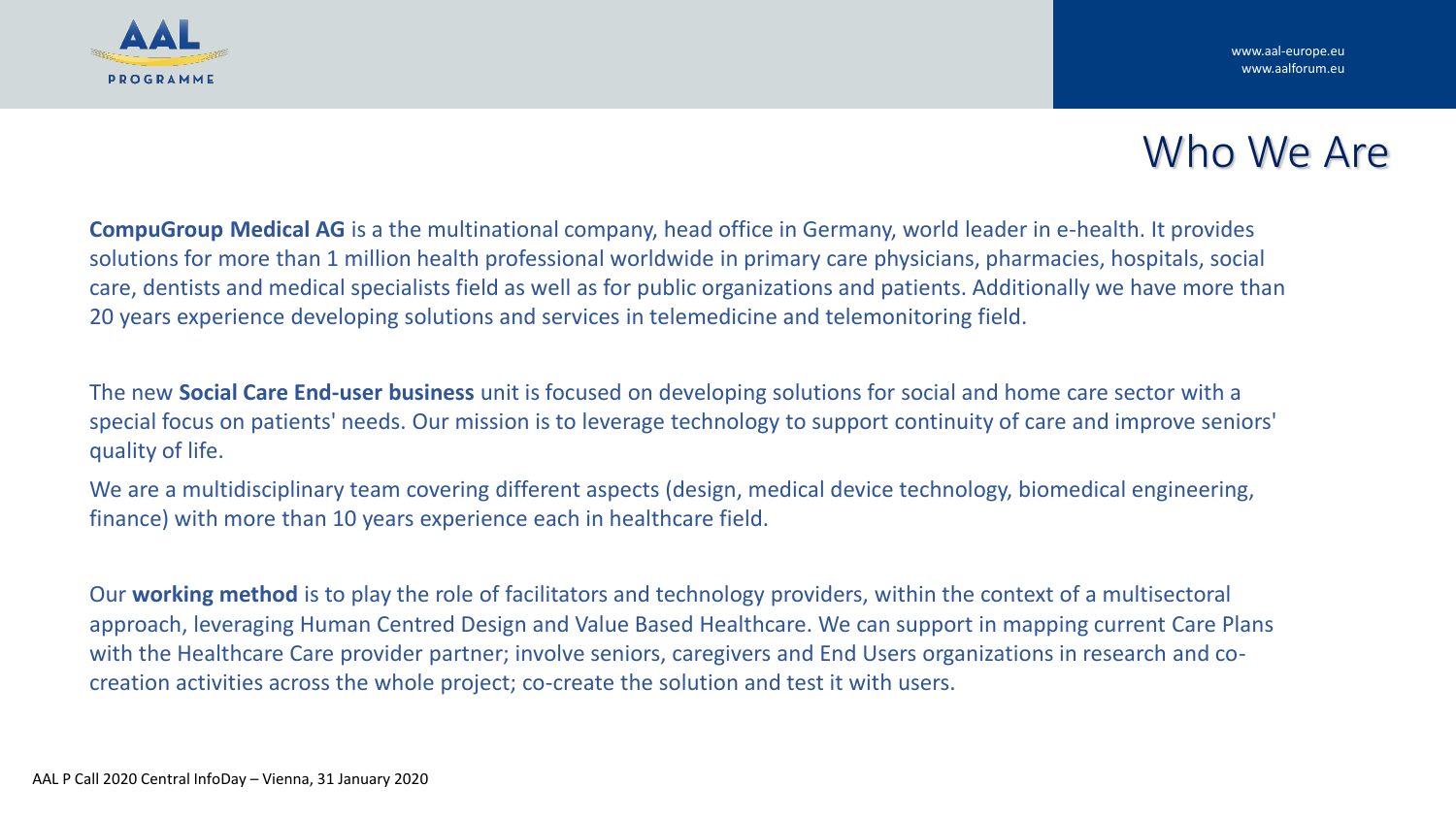

Project idea

## **Telemonitoring supporting person centered care**

*Starting from our telemonitoring platform, certified as medical device call IIA, we would like to develop a personalized and clinically validate telemonitoring solution to support elderly patient journey.* 

*The solution architecture will be based on a platforming approach with modular clinically validated application libraries,* hub *for data transmission, wearable digital biomarkers to monitor continuously and on the go seniors' vital signs and activities. Digital touchpoints will be designed to support patient empowerment and enabling patient reported outcome measurements (PROMs).*



END USER: seniors for prevention, secondary prevention, chronic disease management, post-acute CONTEXTS OF USE: home and on the go